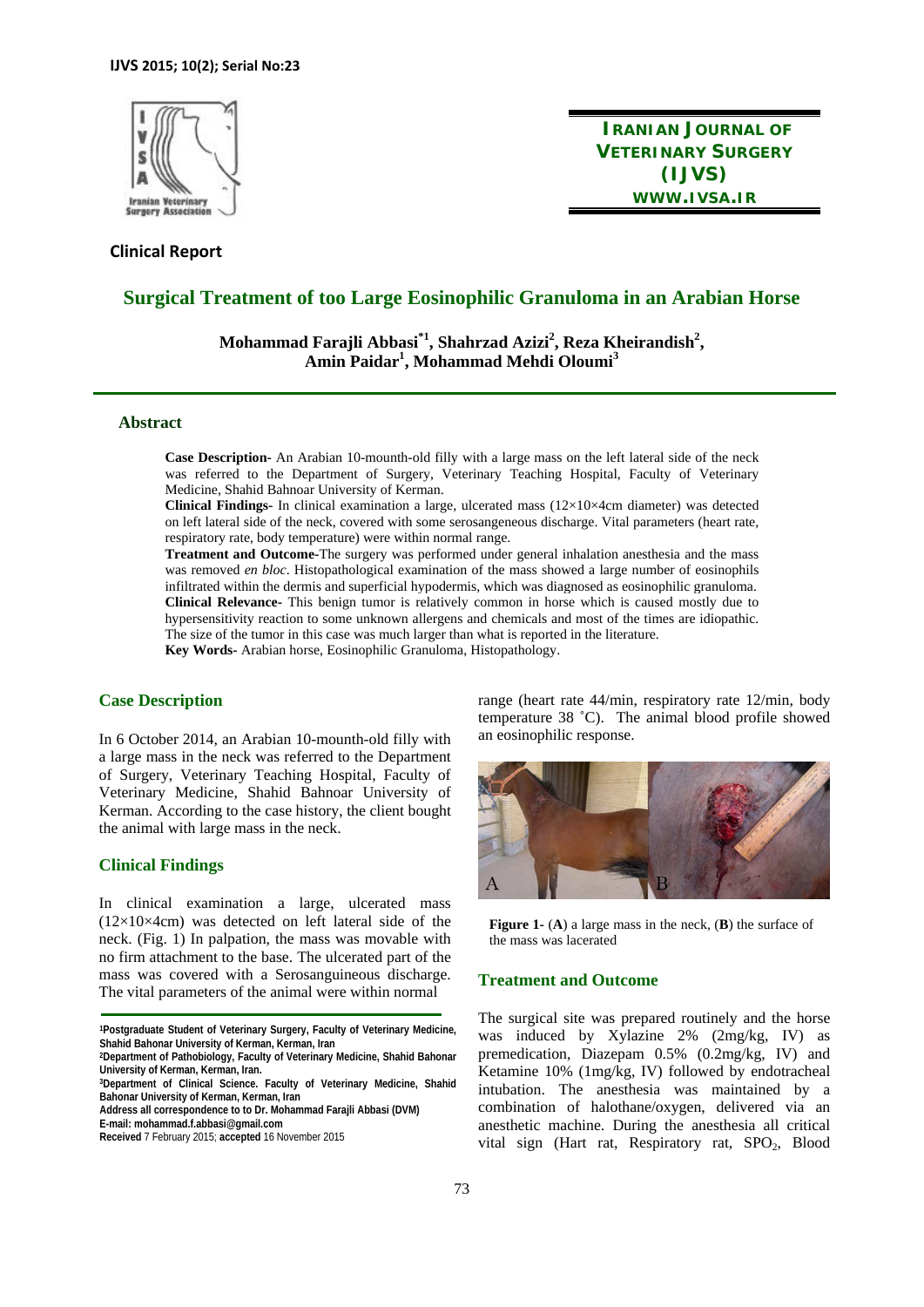Pressure and Body Temperature) were monitored. Ceftriaxone (40 mg/kg, IV) was administered as prophylaxis. An elliptical incision was made around the mass and it was carefully released from its bed by a combination of sharp and blunt dissections. The bleeders were ligated as indicated. (Fig. 2-A). Following the removal of the mass, the surgical wound was rinsed thoroughly by normal saline, and closed in two layers (subcutaneous by subcuticular pattern of polyglycolic acid 1USP, and skin by simple interrupted pattern of nylon 2 USP)(Fig. 2 A and B). A stent bandage was applied over the suture line for protection. The gross appearance and the cross section of the mass are shown in fig.2 C and D.

Following surgery, Flunixin meglumine (1ml/50kg, IV) was administered for pain management and Ceftriaxone (40mg/kg, IV, SID) for five days as postsurgical antibiotic. The animal recovered from anesthesia with no complication and discharged from the hospital the same day. The skin suture was removed after 10 days.



**Figure 2-** (**A**) dissecting the mass from its bed, (**B**) sutured the wound, (**C**) the mas following resection, (**D**) Cross section of the mass (12×10×4cm diameter).

#### *Histopathological findings*

In histopathological examination, a large number of eosinophils could be seen, infiltrated within the dermis and superficial hypodermis. Collagenolysis occurred in the dermis layer. Necrotic collagen fibers were appeared as hypereosionophilic or hyalinized fragments that scattered between aggregations of eosinophils, lymphocytes and macrophages (Fig. 3-A). Vasculitis and obstruction of some vessels due to hyperplastic endothelial cells were considerable (Fig. 3-B,C). Varying degrees of eosinophilic perivascular cuffing were observed. Separation of the connective tissues around the vessels characterized presence of edema on these areas (Fig. 3-D). In the hypodermis, infiltrated

lymphocytes and few macrophages surrounded the myofibers.



**Figure 3-** (**A**) eosinophilic granuloma shows infiltration of eosinophils, lymphocytes and macrophages in the dermis (asterisk) as well ashyalinization of necrotic collagen fibers (arrow) (HE, ×100), (**B**) collagenolysis (thin arrow)and obstructed a vessel with hyperplastic endothelial cells and eosinophils (thick arrow)(HE, ×400), (**C**) eosinophilic vasculitis (arrow), collageno lysis (arrowhead) and sever infiltration of eosinophils in the granuloma (asterisk)(HE, ×400), (**D**) Aggregation of eosinophils around the vessels (HE, ×100).

#### **Clinical Relevance**

The most common nodular-like skin diseases in horse are nodular necrobiosis (also called eosinophilic granuloma), sarcoid and melanoma as skin tumors such is common.<sup>1-5</sup> The eosinophilic granuloma (Collagenolytic Granuloma, Nodular necrobiosis) is a process of collagen degeneration in horses. The unique characteristic of this case was its unusual size  $(12\times10\times4$ cm). The Typical lesions are 0.5 to 1.0-cm the maximum is  $5.0 \text{ cm}$ .<sup>6</sup> Granulomatous lesions are chronic inflammatory, non-alopecic, painless, non-pruritic, firm and it can be ulcerative like this case.<sup>1,2,7</sup> The lesion is mostly found on the neck, withers and back but can be found anywhere on skin.<sup>5</sup> Diagnosis is based on histopathology and must be differentiated from foreign body granuloma, cysts, parasitic reaction granuloma and neoplasia. The etiology is unknown but suggested hypersensitivity (parasitic organ, drug, and any other antigen) and trauma may play a role.<sup>5-7</sup> Proposed treatment is the injection of corticosteroid in base of the lesion and if it is single and too big best way to remove it is surgery.2,4-6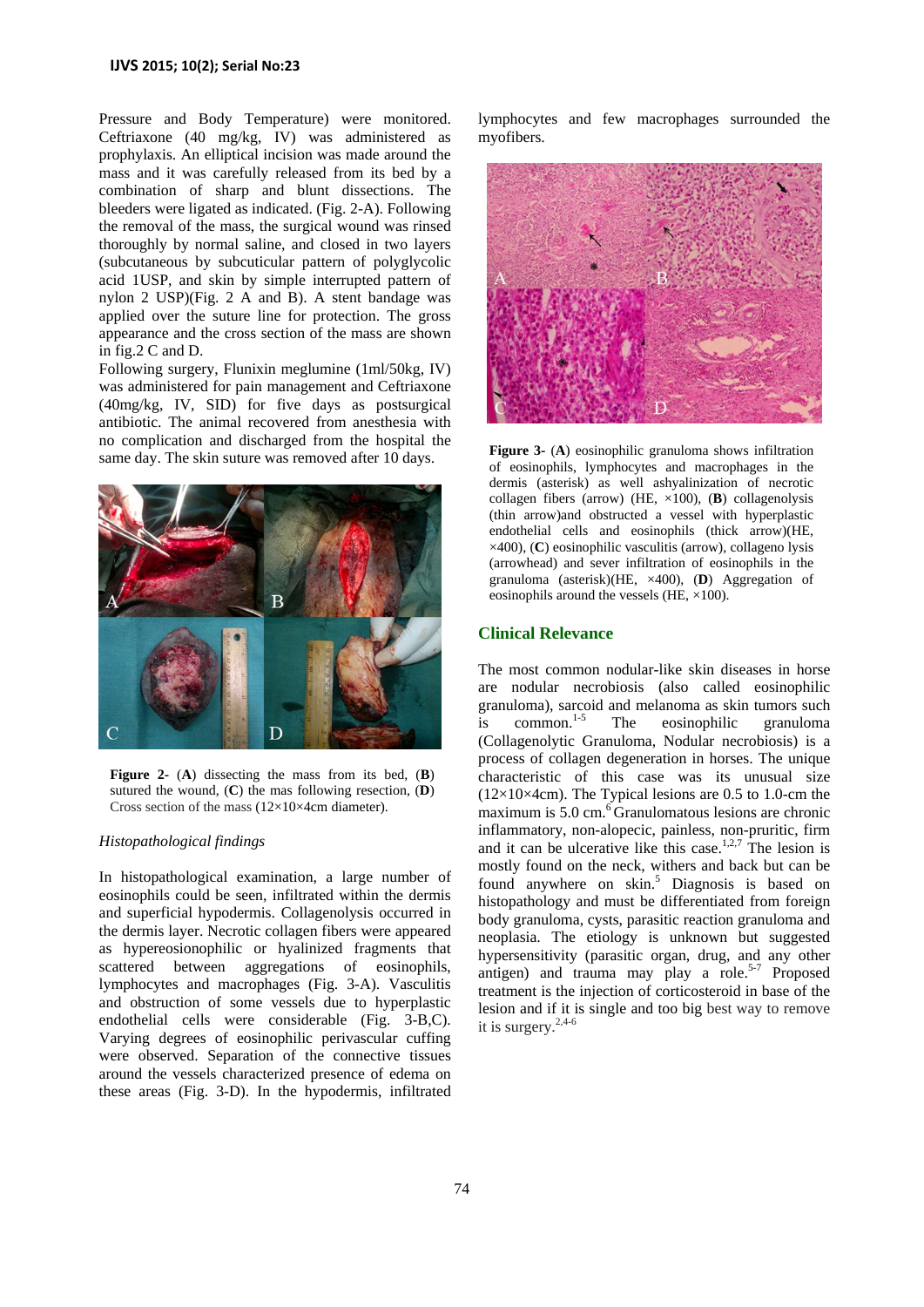## **References**

- 1. Van der Zaag, EJ and Sloet MM. Nodular skin problems encountered in a first-opinion equine clinic, *Pferdeheilkunde,* 2012;28(6):697-701.
- 2. Knottenbelt DC. Eosinophilic dermatitis with collagen necrosis/eosinophilic granuloma/collagenolytic granuloma. In: Pasco's Principles and practice of equine dermatology, 2nd Ed, Saunders Elsevier, Edinburgh, 2009; 292-294.
- 3. Slovis NM, Watson JL, Affolter VK and Stannard AA.Injection Site Eosinophilic Granulomas and

Collagenolysis in 3 Horses, *Journal of Veterinary Internal Medicine*, 1999;13:606-612.

- 4. Pilsworth RC and Knottenbelt DC. Nodular collagen necrosis (collagenolytic granuloma), *Equine Veterinary Education*, 2005;17(5)228-229.
- 5. Stannard AA. Nodular diseases, *Veterinary Dermatology*, 2000; 11:179-186
- 6. Auer JA and Stick JA, Equine Surgery  $4<sup>th</sup>$ ed, Elsevier, 2012; 334.
- 7. Otto MR, Clive CG, Kenneth WH, *et al*, Veterinary Medicine 10<sup>th</sup>ed, USA: Mosby Elsevier, 2007; 667.